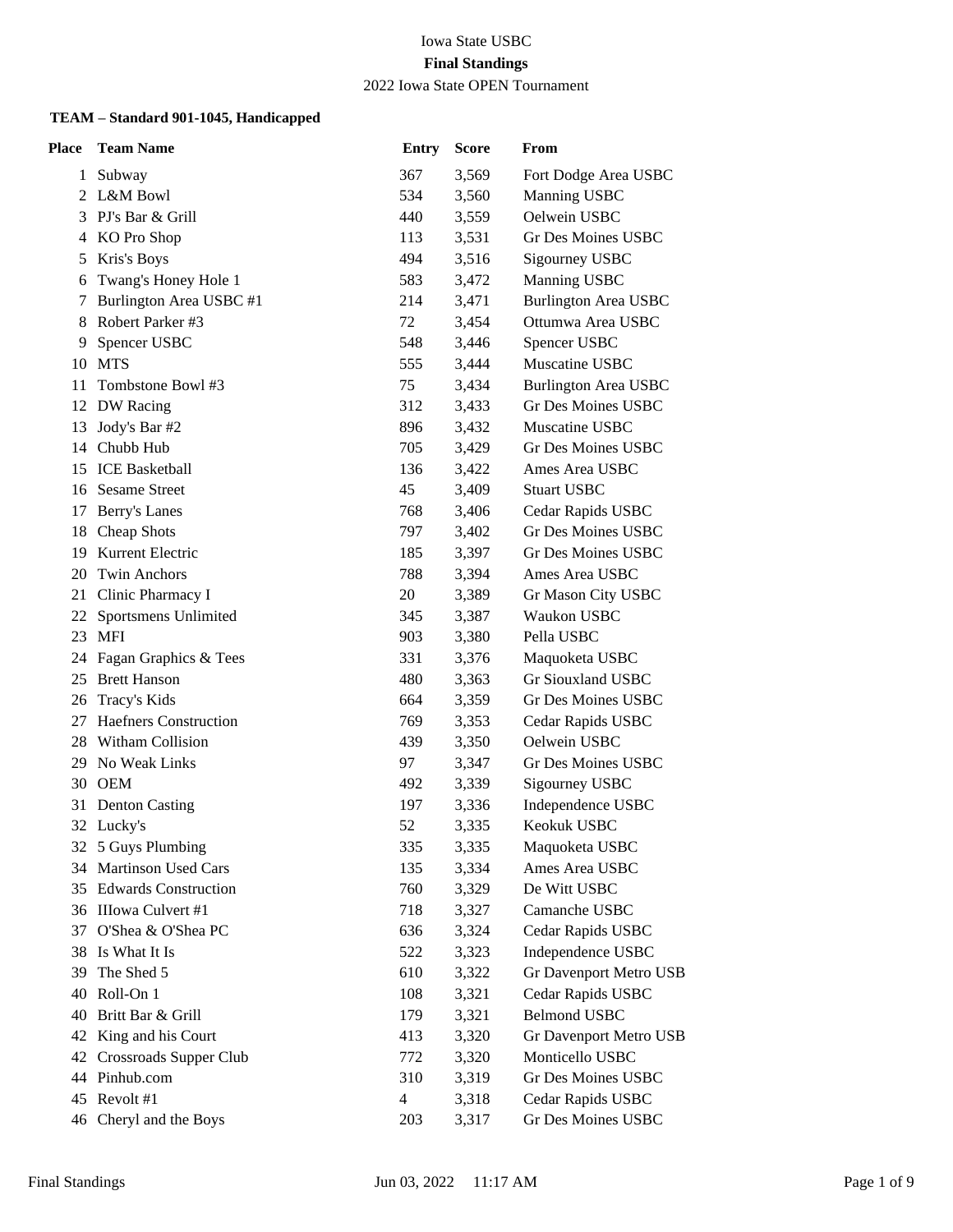2022 Iowa State OPEN Tournament

| <b>Place</b> | <b>Team Name</b>               | <b>Entry</b> | <b>Score</b> | From                        |
|--------------|--------------------------------|--------------|--------------|-----------------------------|
|              | 47 Pella Lawn Care             | 202          | 3,313        | Gr Des Moines USBC          |
| 48           | Triple B Proshop #2            | 282          | 3,311        | Greene County USBC          |
| 48           | <b>Country Heights</b>         | 466          | 3,311        | Dubuque Area USBC           |
| 50           | <b>MAAD</b> Lanes              | 346          | 3,310        | Waukon USBC                 |
| 51           | Lucky 10 Lanes                 | 182          | 3,309        | Independence USBC           |
| 52           | Dick's Boys                    | 57           | 3,306        | Ottumwa Area USBC           |
| 53           | Big Uglies II                  | 243          | 3,305        | Gr Davenport Metro USB      |
| 54           | Matt Jacobson                  | 568          | 3,302        | Greene County USBC          |
| 55           | Wapsi Valley Creamery          | 14           | 3,301        | Independence USBC           |
|              | 56 Moehr Painting 2            | 725          | 3,300        | <b>Clinton USBC</b>         |
| 57           | Hawkeyes 5                     | 205          | 3,299        | Gr Des Moines USBC          |
| 57           | Larry's Team                   | 314          | 3,299        | Gr Des Moines USBC          |
| 59           | Tombstone Bowl                 | 73           | 3,297        | <b>Burlington Area USBC</b> |
| 60           | Tombstone Bowl #4              | 77           | 3,295        | <b>Burlington Area USBC</b> |
| 61           | <b>Meinders Racing</b>         | 56           | 3,293        | Ottumwa Area USBC           |
| 61           | <b>Begalske Construction</b>   | 459          | 3,293        | West Union USBC             |
| 63           | Doc's Punks                    | 12           | 3,291        | Gr Des Moines USBC          |
| 64           | The Gamblers                   | 50           | 3,290        | Gr Des Moines USBC          |
|              | 64 CASE                        | 79           | 3,290        | <b>Burlington Area USBC</b> |
| 64           | The Keg Stand                  | 188          | 3,290        | Gr Des Moines USBC          |
|              | 64 Schuller's Knights          | 600          | 3,290        | New Hampton USBC            |
| 68           | If we don't win it's fake news | 67           | 3,285        | Dubuque Area USBC           |
| 68           | Dixon Home Improvement         | 222          | 3,285        | <b>Burlington Area USBC</b> |
| 70           | The Shed 2                     | 607          | 3,283        | Gr Davenport Metro USB      |
| 71           | 4 Pins 1 Pocket                | 161          | 3,276        | <b>Council Bluffs USBC</b>  |
| 72           | <b>Red Ball Printing</b>       | 195          | 3,273        | Cedar Rapids USBC           |
| 73           | Moveero                        | 514          | 3,272        | Estherville USBC            |
| 74           | Slinger Chiropractic           | 16           | 3,271        | Charles City USBC           |
| 74           | Team Kryptonite                | 886          | 3,271        | Gr Cedar Valley USBC        |
| 76           | Major Ink                      | 750          | 3,269        | Muscatine USBC              |
| 77           | Saber's Lair Pro Shop          | 240          | 3,267        | De Witt USBC                |
| 78           | Lucky Six Lanes                | 137          | 3,266        | Cedar Rapids USBC           |
| 79.          | Tombstone Bowl #6              | 76           | 3,265        | <b>Burlington Area USBC</b> |
| 80           | 6R Upland Kennels              | 63           | 3,264        | <b>Iowa City USBC</b>       |
| 80           | 4 Guys and a Girl              | 420          | 3,264        | Cedar Rapids USBC           |
| 80           | NE Iowa Auto Sales             | 441          | 3,264        | Oelwein USBC                |
|              | 80 Ida 4                       | 678          | 3,264        | Ida Grove USBC              |
| 80           | Chris Brown                    | 762          | 3,264        | <b>Gr Des Moines USBC</b>   |
| 85           | Herb & George                  | 121          | 3,263        | Gr Mason City USBC          |
| 86           | Manly Drug 2                   | 688          | 3,262        | Grundy Center USBC          |
| 87           | Scheels Lawncare               | 438          | 3,259        | Oelwein USBC                |
| 87           | Bud Light (M. Ames)            | 529          | 3,259        | Gr Mason City USBC          |
| 87           | Robby Michels                  | 763          | 3,259        | <b>Bellevue USBC</b>        |
| 90           | Spin Em                        | 464          | 3,258        | Dubuque Area USBC           |
| 91           | Team Get A Life                | 632          | 3,257        | Gr Des Moines USBC          |
| 91           | Team Have A Life               | 633          | 3,257        | Gr Des Moines USBC          |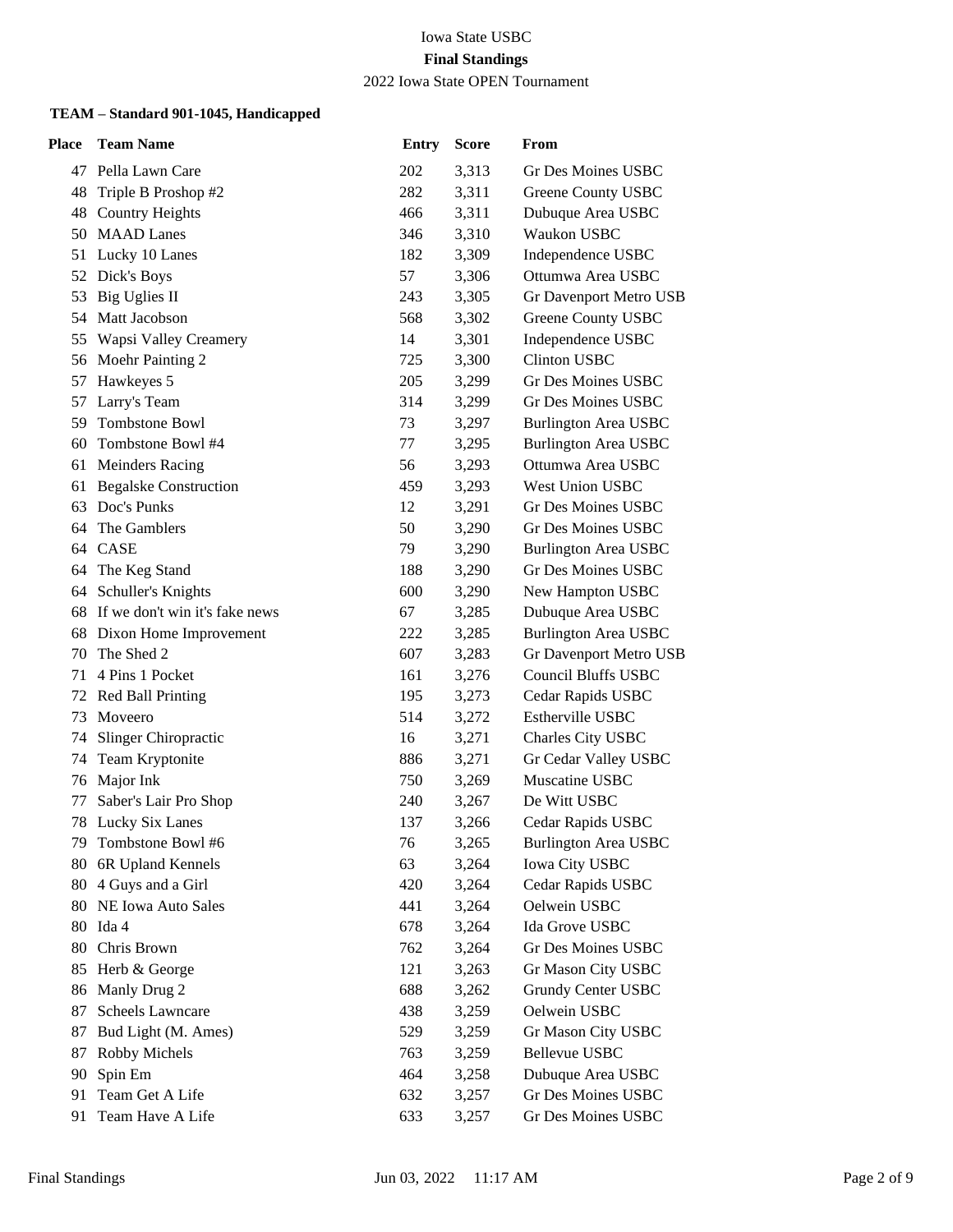2022 Iowa State OPEN Tournament

| Place | <b>Team Name</b>                            | <b>Entry</b> | <b>Score</b>   | From                                    |
|-------|---------------------------------------------|--------------|----------------|-----------------------------------------|
|       | 93 Can't Outlaw Right                       | 127          | 3,256          | Sigourney USBC                          |
|       | 94 Monahan Plumbing II                      | 225          | 3,255          | Manning USBC                            |
|       | 94 Balliy Construction                      | 329          | 3,255          | Maquoketa USBC                          |
|       | 96 Gary's Pro Shop                          | 662          | 3,254          | <b>Gr Des Moines USBC</b>               |
| 97    | <b>Stevens Seeds</b>                        | 178          | 3,253          | <b>Belmond USBC</b>                     |
| 97    | The Armada                                  | 793          | 3,253          | <b>Gr Des Moines USBC</b>               |
| 99    | <b>FunCity PBR</b>                          | 489          | 3,251          | <b>Burlington Area USBC</b>             |
|       | 100 Green Mountain                          | 42           | 3,247          | Marshalltown Area USBC                  |
|       | 100 Murdocks Adopted                        | 899          | 3,247          | Dubuque Area USBC                       |
|       | 102 Goldmine                                | 160          | 3,245          | <b>Council Bluffs USBC</b>              |
|       | 102 Norwood Inn                             | 530          | 3,245          | Gr Des Moines USBC                      |
|       | 102 MP Dirt #1                              | 618          | 3,245          | <b>Iowa Great Lakes USBC</b>            |
|       | 105 Bear Creek Floors                       | 343          | 3,243          | Waukon USBC                             |
|       | 106 Folsom Farms I                          | 38           | 3,242          | Gr Siouxland USBC                       |
|       | 107 Zurcher Tire                            | 91           | 3,239          | Gr Des Moines USBC                      |
|       | 108 B&B                                     | 774          | 3,238          | Monticello USBC                         |
|       | 109 BMW Music                               | 653          | 3,237          | Dubuque Area USBC                       |
|       | 110 Spare Time - Belmond                    | 180          | 3,234          | <b>Belmond USBC</b>                     |
|       | 111 5-Stooges                               | 419          | 3,233          | Cedar Rapids USBC                       |
|       | 112 What About Bob                          | 757          | 3,232          | Eldora USBC                             |
|       | 113 Piece Together                          | 617          | 3,231          | Greene County USBC                      |
|       | 114 Team Smitty                             | 580          | 3,230          | Independence USBC                       |
|       | 115 JD Flooring II                          | 184          | 3,229          | <b>Council Bluffs USBC</b>              |
|       | 115 All the Way In                          | 366          | 3,229          | Gr Des Moines USBC                      |
|       | 115 Misfits (Gary Bryan)                    | 665          | 3,229          | Gr Des Moines USBC                      |
|       | 118 Cobra Strikes                           | 783          | 3,228          | Dubuque Area USBC                       |
|       | 119 Ryler Rau                               | 754          | 3,225          | Gr Mason City USBC                      |
|       | 120 Strasser Trucking                       | 151          | 3,224          | Cedar Rapids USBC                       |
|       | 121 Crolake Wines I                         | 613          | 3,222          | Jasper County USBC                      |
| 121   | Caseys218                                   | 866          | 3,222          | Gr Cedar Valley USBC                    |
| 123   | 5th Quarter Bar & Grill                     | 114          | 3,221          | Gr Des Moines USBC                      |
|       | 124 Burlington Family Eyecare<br>125 Mi-T-M | 218          | 3,220          | <b>Burlington Area USBC</b>             |
| 126   | Trusler Farms #1                            | 759<br>31    | 3,218<br>3,214 | Dubuque Area USBC<br>Gr Des Moines USBC |
| 127   | AJ's Pro Shop                               | 347          | 3,212          | Waukon USBC                             |
| 127   | Godfrey Motors                              | 501          | 3,212          | Jasper County USBC                      |
| 129   | Stiles Pro Shop #1                          | 68           | 3,210          | Fort Dodge Area USBC                    |
| 129   | ME's                                        | 517          | 3,210          | Estherville USBC                        |
| 131   | My Daily Choice                             | 231          | 3,208          | <b>Gr Des Moines USBC</b>               |
|       | 131 Dick Van Dykes                          | 660          | 3,208          | <b>Gr Des Moines USBC</b>               |
|       | 133 Here 4 Heer (Bushore)                   | 767          | 3,207          | Ames Area USBC                          |
| 134   | <b>Biatchy's Boyz</b>                       | 317          | 3,206          | Gr Des Moines USBC                      |
|       | 135 Pentz Appliance                         | 322          | 3,205          | Marshalltown Area USBC                  |
|       | 135 Ralph's Pro Shop                        | 663          | 3,205          | Gr Des Moines USBC                      |
| 137   | Cook's Auto                                 | 53           | 3,203          | Keokuk USBC                             |
| 137   | All Star Lanes                              | 515          | 3,203          | Estherville USBC                        |
|       |                                             |              |                |                                         |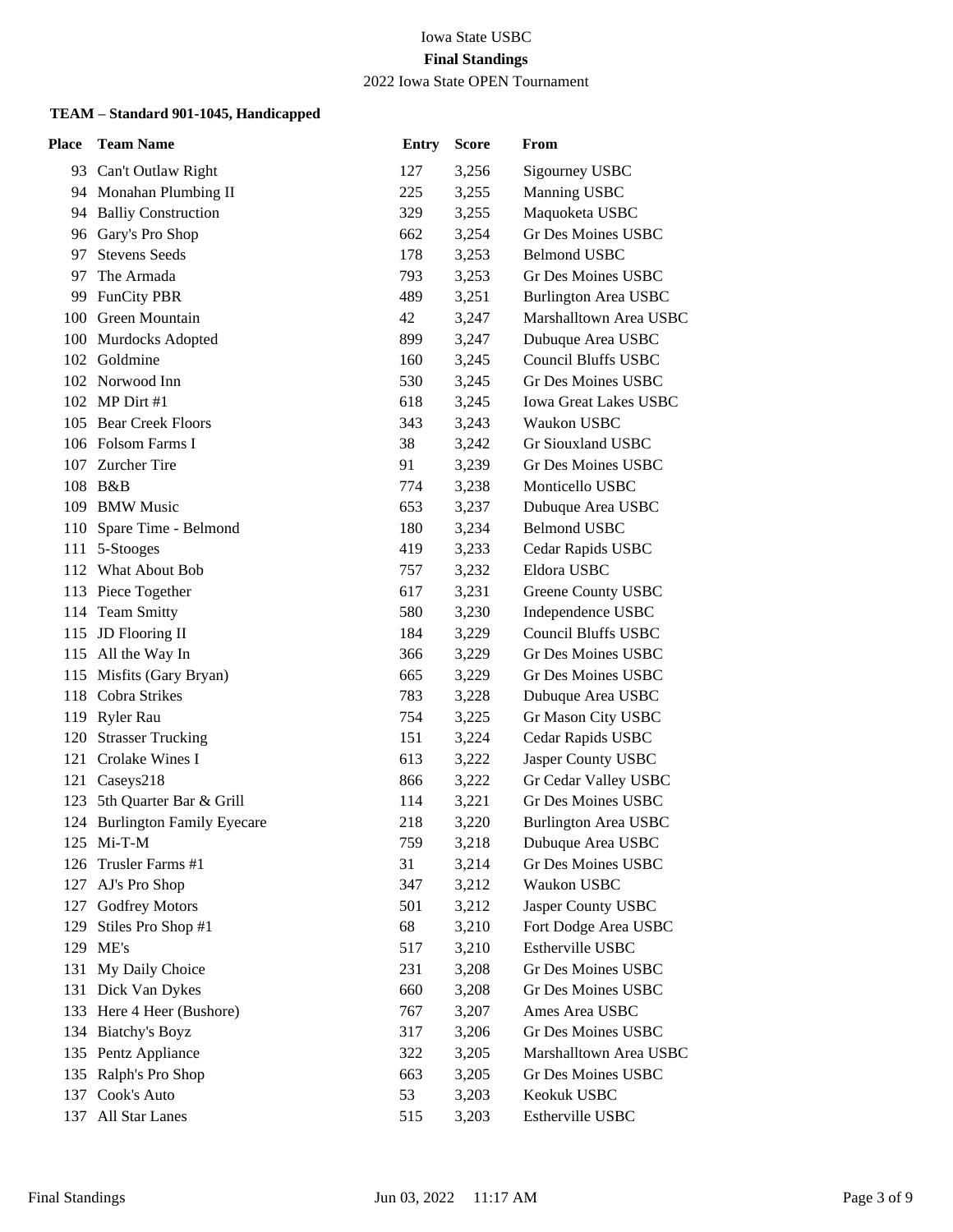2022 Iowa State OPEN Tournament

| Place | <b>Team Name</b>               | <b>Entry</b> | <b>Score</b> | From                          |
|-------|--------------------------------|--------------|--------------|-------------------------------|
|       | 139 Perfect Games              | 41           | 3,201        | Ames Area USBC                |
|       | 139 BOHICA                     | 497          | 3,201        | Muscatine USBC                |
| 139   | <b>Turkey Pluckers</b>         | 706          | 3,201        | Grundy Center USBC            |
|       | 142 Whiskey River #2           | 94           | 3,200        | <b>Gr Des Moines USBC</b>     |
|       | 142 Percy's Crew               | 400          | 3,200        | Tripoli USBC                  |
| 142   | Melba Toast                    | 656          | 3,200        | <b>Gr Des Moines USBC</b>     |
| 145   | Old R&R Well                   | 369          | 3,199        | Fort Dodge Area USBC          |
|       | 146 Cool Shirts                | 521          | 3,198        | Independence USBC             |
|       | 146 Clark County Tax           | 696          | 3,198        | Keokuk USBC                   |
|       | 148 Midwest Financial          | 15           | 3,197        | Ames Area USBC                |
|       | 148 Hearst Wall-Biz            | 562          | 3,197        | Muscatine USBC                |
|       | 150 Mystic Lanes (Corsello)    | 133          | 3,195        | Gr Mason City USBC            |
|       | 150 Janning Tile               | 536          | 3,195        | Manning USBC                  |
|       | 150 Pregler Properties         | 879          | 3,195        | Gr Cedar Valley USBC          |
|       | 153 Tails a Waggin Pet Resort  | 23           | 3,193        | Cedar Rapids USBC             |
|       | 154 Liberty Lanes              | 564          | 3,192        | Muscatine USBC                |
|       | 155 HYB Green                  | 671          | 3,191        | Jasper County USBC            |
|       | 155 Wise Guys                  | 717          | 3,191        | <b>Gr Davenport Metro USB</b> |
| 155   | McNabb Mob 3                   | 410          | 3,191        | Cedar Rapids USBC             |
|       | 158 Sharpshooters              | 739          | 3,187        | Cedar Rapids USBC             |
|       | 159 Bentons Buddies            | 414          | 3,185        | Gr Davenport Metro USB        |
|       | 160 I-35 Connection            | 374          | 3,184        | Gr Mason City USBC            |
|       | 161 Shriners 2                 | 308          | 3,183        | <b>Gr Des Moines USBC</b>     |
|       | 161 Mystic Lanes (R. Petersen) | 503          | 3,183        | Gr Mason City USBC            |
| 163   | Area 41                        | 101          | 3,182        | Greenfield USBC               |
|       | 164 Burlington Points Bet      | 490          | 3,180        | <b>Burlington Area USBC</b>   |
| 164   | 1861 mead                      | 500          | 3,180        | Clinton USBC                  |
|       | 164 Ida 5                      | 679          | 3,180        | Ida Grove USBC                |
|       | 167 Barngrover Glass #1        | 220          | 3,178        | <b>Burlington Area USBC</b>   |
| 167   | Denver Underground             | 377          | 3,178        | Gr Mason City USBC            |
| 167   | Cyclone Liquor                 | 621          | 3,178        | Ames Area USBC                |
|       | 170 W.W.M.M.T.                 | 153          | 3,177        | Gr Des Moines USBC            |
|       | 170 Osage Bowl                 | 425          | 3,177        | Osage USBC                    |
|       | 170 Whatcha Smokin BBQ         | 795          | 3,177        | Ames Area USBC                |
| 173   | Livin on a Spare (S. Stephens) | 620          | 3,176        | Ames Area USBC                |
| 173   | <b>HYB</b> Orange              | 673          | 3,176        | Jasper County USBC            |
| 175   | <b>Butler County Boys</b>      | 378          | 3,175        | Gr Mason City USBC            |
|       | 176 Creative Art               | 605          | 3,172        | New Hampton USBC              |
|       | 176 House of Tyme #2           | 644          | 3,172        | Muscatine USBC                |
|       | 178 French Paint               | 60           | 3,170        | Cedar Rapids USBC             |
|       | 179 Pounding Pockets           | 279          | 3,169        | Cedar Rapids USBC             |
| 179   | Team Bud                       | 458          | 3,169        | West Union USBC               |
| 179   | Here for Da Beer 2             | 499          | 3,169        | Gr Des Moines USBC            |
| 182   | Stick um Tackle                | 380          | 3,168        | Dubuque Area USBC             |
| 183   | Ketelsen RV                    | 299          | 3,167        | Cedar Rapids USBC             |
| 183   | Thrown Together                | 877          | 3,167        | Gr Cedar Valley USBC          |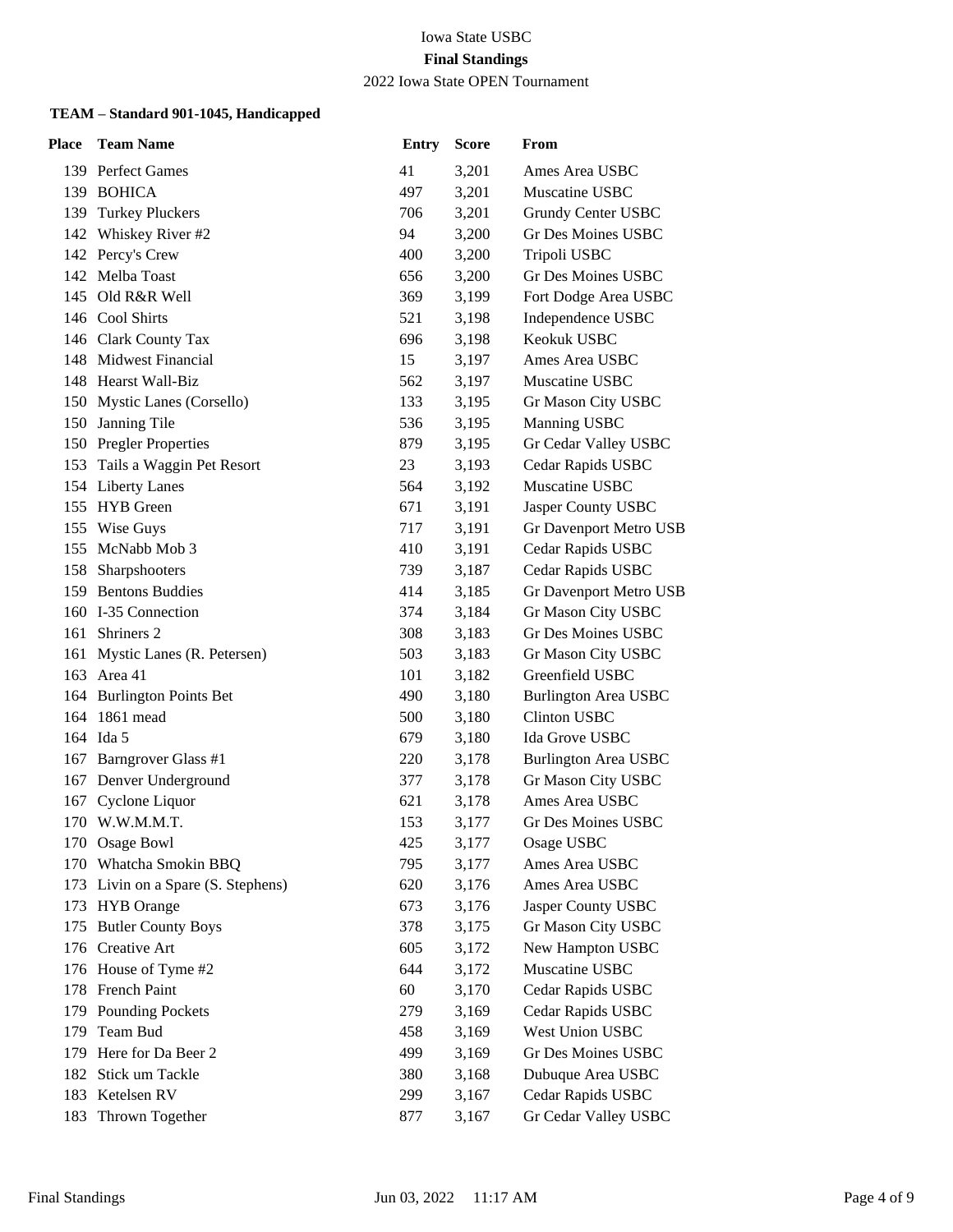2022 Iowa State OPEN Tournament

| Place | <b>Team Name</b>                   | <b>Entry</b> | <b>Score</b> | From                        |
|-------|------------------------------------|--------------|--------------|-----------------------------|
|       | 185 New London Dental              | 257          | 3,166        | Mt Pleasant USBC            |
|       | 186 Morgan's Crew                  | 812          | 3,165        | Ames Area USBC              |
|       | 187 Fidelity Bank                  | 379          | 3,164        | Dubuque Area USBC           |
| 187   | The Shed 1                         | 606          | 3,164        | Gr Davenport Metro USB      |
|       | 187 Bowl Mor                       | 824          | 3,164        | <b>Boone County USBC</b>    |
|       | 190 Bachman Tiling                 | 372          | 3,163        | Fort Dodge Area USBC        |
|       | 190 McNabbs Mob 1                  | 412          | 3,163        | Cedar Rapids USBC           |
|       | 192 Smokin Butt BBQ                | 81           | 3,162        | Gr Davenport Metro USB      |
|       | 192 Filling Station                | 126          | 3,162        | Gr Davenport Metro USB      |
|       | 194 B&K Heating & Plumbing         | 348          | 3,160        | Waukon USBC                 |
|       | 194 Curbtender                     | 844          | 3,160        | Gr Cedar Valley USBC        |
|       | 196 Burge Farms                    | 11           | 3,158        | Anamosa USBC                |
|       | 197 Great River Squad B            | 84           | 3,156        | Cedar Rapids USBC           |
|       | 197 Schmidt Pulling                | 293          | 3,156        | Charles City USBC           |
|       | 197 Musco Lighting                 | 561          | 3,156        | Muscatine USBC              |
| 197   | <b>Stork Lake Lodge</b>            | 704          | 3,156        | Gr Des Moines USBC          |
|       | 201 I Can't Remember               | 713          | 3,155        | <b>Council Bluffs USBC</b>  |
|       | 202 Pink Caddy Daddies             | 484          | 3,154        | <b>Council Bluffs USBC</b>  |
|       | 202 Fran's Pro Shop #3             | 873          | 3,154        | Gr Cedar Valley USBC        |
|       | 204 Northeast Iowa Appraisal & Rea | 460          | 3,153        | West Union USBC             |
|       | 205 Kamp Auto & Tire I             | 387          | 3,152        | Dubuque Area USBC           |
|       | 205 The Wolfpack                   | 628          | 3,152        | Iowa City USBC              |
|       | 205 Family Bowling Center 3        | 804          | 3,152        | Fort Dodge Area USBC        |
|       | 208 Cut Above Construction         | 777          | 3,151        | Monticello USBC             |
|       | 209 Perfect Game                   | 246          | 3,150        | Dyersville USBC             |
|       | 209 Team #2 - Roll, Drink, Repeat  | 747          | 3,150        | Gr Des Moines USBC          |
| 211   | Tombstone Bowl #2                  | 74           | 3,149        | <b>Burlington Area USBC</b> |
|       | 212 Kinzenbaw Earhmoving           | 144          | 3,148        | Cedar Rapids USBC           |
|       | 212 Burke's Bar & Grill            | 376          | 3,148        | Gr Mason City USBC          |
|       | 212 Green Valley Chemical          | 527          | 3,148        | Red Oak USBC                |
|       | 215 Norm's A/C #4                  | 474          | 3,147        | <b>Council Bluffs USBC</b>  |
|       | 216 Rhine Body Repair              | 479          | 3,144        | <b>Creston USBC</b>         |
|       | 216 The Shed 3                     | 608          | 3,144        | Gr Davenport Metro USB      |
| 218   | Andy Schwandt                      | 814          | 3,143        | Marshalltown Area USBC      |
| 219   | AJGx3                              | 463          | 3,142        | Dubuque Area USBC           |
|       | 220 Roll, Drink, Repeat            | 746          | 3,141        | Gr Des Moines USBC          |
|       | 221 Four Seniors Plus One          | 80           | 3,139        | <b>Burlington Area USBC</b> |
| 221   | Central Iowa Collision             | 158          | 3,139        | <b>Stuart USBC</b>          |
| 221   | JD Flooring 1                      | 183          | 3,139        | <b>Council Bluffs USBC</b>  |
| 224   | Bryan Gibson Trucking              | 616          | 3,138        | <b>Greene County USBC</b>   |
| 224   | Elwick Electric                    | 711          | 3,138        | Cedar Rapids USBC           |
|       | 226 Beer Thirty                    | 155          | 3,137        | Gr Des Moines USBC          |
|       | 226 Lilac Lanes                    | 455          | 3,137        | West Union USBC             |
|       | 226 7 Pin Pro Shop                 | 539          | 3,137        | Manning USBC                |
| 229   | Adrian's Auto Too                  | 200          | 3,136        | Camanche USBC               |
| 230   | 1st Citizen's Bank                 | 375          | 3,134        | Gr Mason City USBC          |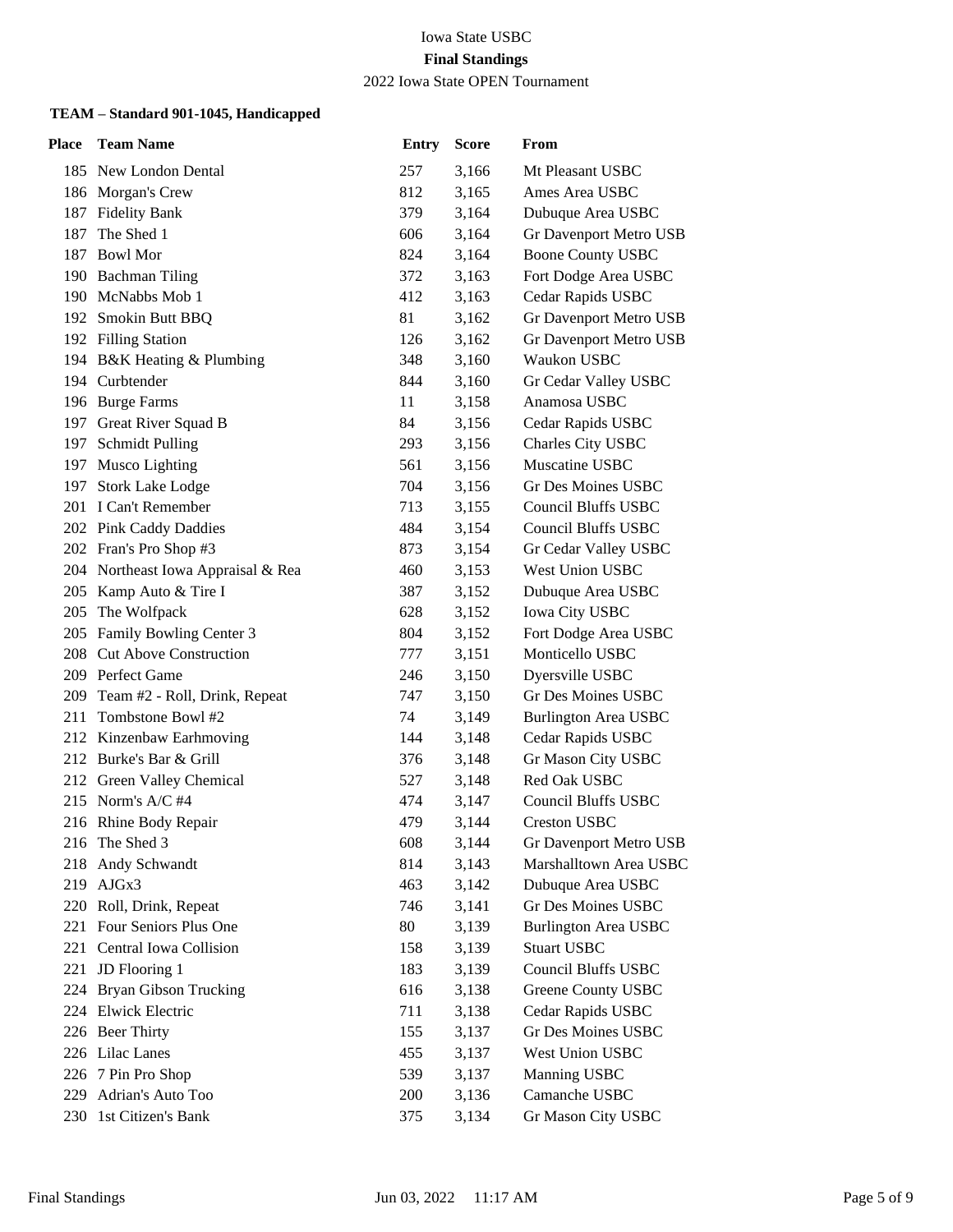2022 Iowa State OPEN Tournament

| Place | <b>Team Name</b>                  | <b>Entry</b> | <b>Score</b> | From                       |
|-------|-----------------------------------|--------------|--------------|----------------------------|
|       | 231 Neyen Feed N Seed 2           | 381          | 3,133        | Dubuque Area USBC          |
|       | 232 Team Hight Life               | 634          | 3,132        | Gr Des Moines USBC         |
|       | 233 D.J.'s Pro Shop               | 639          | 3,131        | Bellevue USBC              |
|       | 234 Dennis Supply                 | 128          | 3,130        | Gr Siouxland USBC          |
|       | 234 C-R Tire                      | 327          | 3,130        | Maquoketa USBC             |
|       | 234 B&B Outdoors                  | 898          | 3,130        | Monticello USBC            |
|       | 237 Damifino                      | 86           | 3,129        | Cedar Rapids USBC          |
|       | 237 Honkamp Kroeger               | 252          | 3,129        | Dyersville USBC            |
|       | 237 Veno's Pizza                  | 399          | 3,129        | Tripoli USBC               |
|       | 237 Norm's A/C #5                 | 476          | 3,129        | <b>Council Bluffs USBC</b> |
|       | 241 KC 510 Guards                 | 66           | 3,128        | Dubuque Area USBC          |
|       | 241 The Replacements              | 765          | 3,128        | <b>Gr Des Moines USBC</b>  |
|       | 243 Hanging Ten Pin Pro Shop #1   | 54           | 3,126        | Ottumwa Area USBC          |
|       | 244 I Don't Even Know             | 714          | 3,125        | <b>Council Bluffs USBC</b> |
|       | 244 Kin Pin Knockers              | 736          | 3,125        | Gr Davenport Metro USB     |
|       | 246 Cedar Valley Strikers         | 865          | 3,124        | Gr Cedar Valley USBC       |
|       | 247 Jim Polito #1                 | 131          | 3,123        | Gr Des Moines USBC         |
| 247   | Neyen Feed N Seed 3               | 383          | 3,123        | Dubuque Area USBC          |
|       | 247 New Image Construction LLC #2 | 823          | 3,123        | Cedar Rapids USBC          |
|       | 250 Stiles Pro Shop #2            | 69           | 3,122        | Fort Dodge Area USBC       |
| 251   | Triple B Proshop #1               | 281          | 3,120        | Greene County USBC         |
|       | 252 Great River Squad A           | 83           | 3,119        | Gr Davenport Metro USB     |
|       | 252 Hackett Auto #2               | 199          | 3,119        | Marshalltown Area USBC     |
|       | 252 Champion Seed I               | 525          | 3,119        | Monticello USBC            |
|       | 252 North Iowa Cleaning           | 755          | 3,119        | Gr Mason City USBC         |
| 252   | Sunset Mixed #1                   | 875          | 3,119        | Gr Cedar Valley USBC       |
| 257   | <b>Butch's Place</b>              | 602          | 3,115        | New Hampton USBC           |
|       | 258 Make a Splash                 | 332          | 3,114        | Maquoketa USBC             |
|       | 259 Concept to Creation           | 887          | 3,113        | Gr Cedar Valley USBC       |
|       | 260 Timber Center                 | 336          | 3,111        | Maquoketa USBC             |
| 261   | Knoxville Racing Team 2           | 686          | 3,110        | <b>Gr Des Moines USBC</b>  |
|       | 262 Anamosa 2                     | 485          | 3,109        | Anamosa USBC               |
|       | 263 Boot Leggers                  | 253          | 3,108        | Fort Dodge Area USBC       |
| 263   | Car Wash (Bellevue)               | 597          | 3,108        | <b>Bellevue USBC</b>       |
| 265   | <b>Stuart Bowl Pro Shop</b>       | 44           | 3,107        | <b>Stuart USBC</b>         |
|       | 266 Pickled Fish                  | 170          | 3,106        | Cedar Rapids USBC          |
|       | 266 Ozzy's - Carroll              | 625          | 3,106        | Carroll Area USBC          |
| 268   | The Dark Side                     | 301          | 3,105        | Cedar Rapids USBC          |
| 269   | <b>Exit Realty</b>                | 893          | 3,100        | Muscatine USBC             |
| 270   | <b>Waugh Auto</b>                 | 328          | 3,099        | Maquoketa USBC             |
| 270   | The Framers                       | 622          | 3,099        | <b>Gr Des Moines USBC</b>  |
| 272   | Walk it Off                       | 450          | 3,097        | Iowa City USBC             |
| 273   | Cory's Team                       | 24           | 3,094        | <b>Council Bluffs USBC</b> |
| 274   | Family Bowling Center 2           | 805          | 3,091        | Fort Dodge Area USBC       |
| 275   | Sparetime Lanes                   | 615          | 3,090        | Greene County USBC         |
| 275   | Cedar Rapids Bowl                 | 732          | 3,090        | Cedar Rapids USBC          |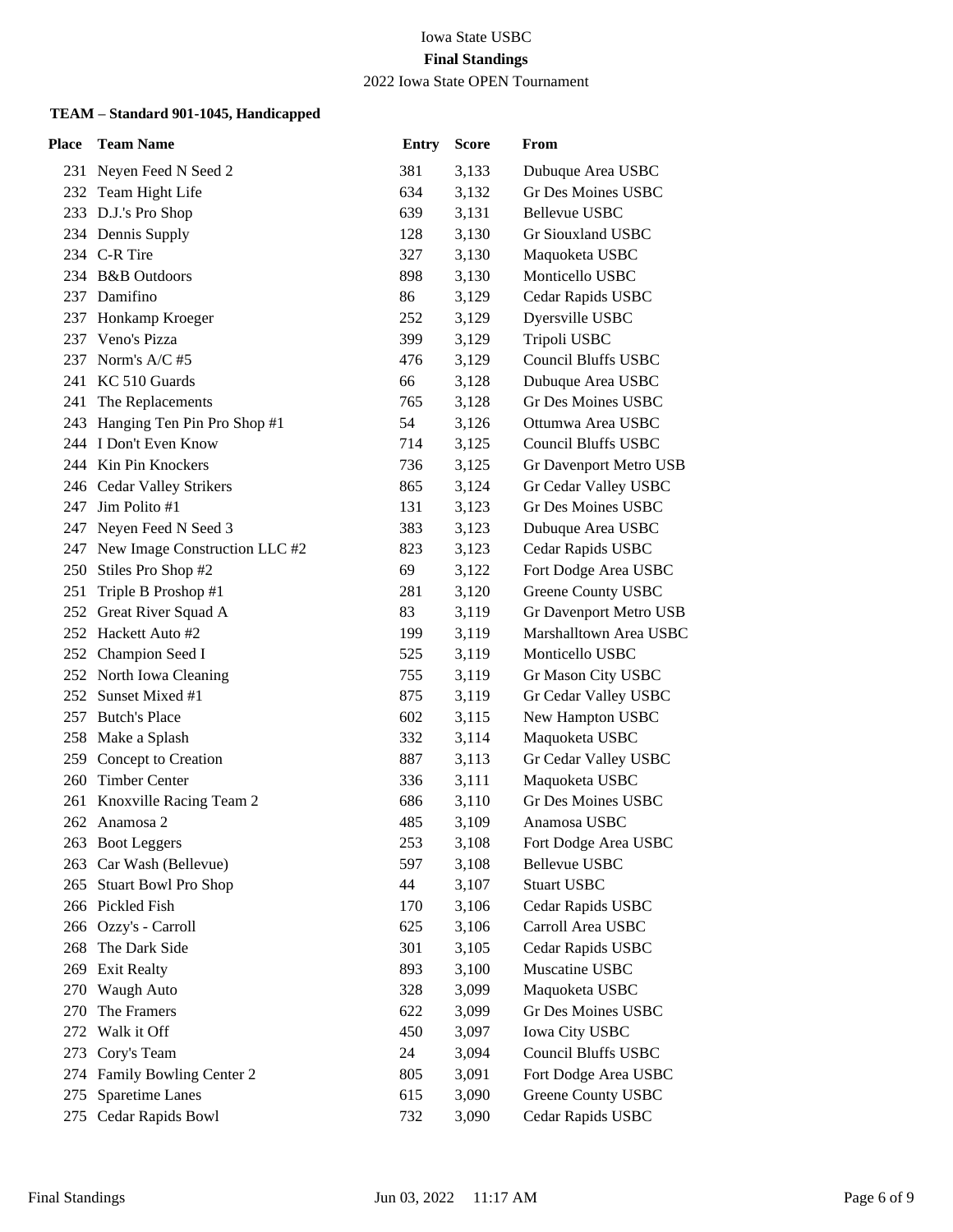2022 Iowa State OPEN Tournament

| Place | <b>Team Name</b>                | <b>Entry</b> | <b>Score</b> | From                       |
|-------|---------------------------------|--------------|--------------|----------------------------|
|       | 275 The 10th Inning             | 852          | 3,090        | Gr Cedar Valley USBC       |
| 278   | <b>Split Talkers</b>            | 187          | 3,089        | Gr Des Moines USBC         |
|       | 278 Here for Da Beer 1          | 498          | 3,089        | <b>Gr Des Moines USBC</b>  |
|       | 280 Floor-to-Ceiling            | 134          | 3,086        | Gr Mason City USBC         |
|       | 280 Grand Tap                   | 520          | 3,086        | Dubuque Area USBC          |
|       | 282 Alison Powers Photography   | 239          | 3,084        | Gr Davenport Metro USB     |
|       | 282 Oh Spare Me                 | 761          | 3,084        | Fort Dodge Area USBC       |
|       | 284 CR Stump Grinding           | 102          | 3,083        | Cedar Rapids USBC          |
|       | 284 Sona and the Boys           | 603          | 3,083        | New Hampton USBC           |
|       | 284 King Pin Shooters           | 737          | 3,083        | Gr Davenport Metro USB     |
| 287   | Allstar Team                    | 27           | 3,081        | <b>Council Bluffs USBC</b> |
|       | 288 Mama and the Kids           | 849          | 3,080        | Gr Cedar Valley USBC       |
|       | 289 Siedelmann Construction Inc | 532          | 3,079        | Manning USBC               |
|       | 290 Murdocks Boys               | 897          | 3,077        | Dubuque Area USBC          |
|       | 291 Lucky 6 Lanes               | 152          | 3,076        | Cedar Rapids USBC          |
|       | 291 American Family Insurance   | 434          | 3,076        | West Delaware USBC         |
|       | 293 Here for Fun                | 888          | 3,075        | Gr Cedar Valley USBC       |
|       | 294 Kamp Auto & Tire II         | 388          | 3,074        | Dubuque Area USBC          |
| 295   | Big Uglies I                    | 242          | 3,073        | Gr Davenport Metro USB     |
|       | 296 Beer Here                   | 444          | 3,072        | <b>Iowa City USBC</b>      |
|       | 297 Fawn Creek Country Club     | 10           | 3,071        | Anamosa USBC               |
|       | 298 Adrians Auto                | 355          | 3,070        | Camanche USBC              |
|       | 298 Murdocks Knut Saks          | 904          | 3,070        | Dubuque Area USBC          |
|       | 298 Tom Stahowick               | 787          | 3,070        | Gr Des Moines USBC         |
|       | 301 Grinders                    | 801          | 3,065        | Marshalltown Area USBC     |
|       | 302 A Hair Ahead                | 156          | 3,064        | Gr Des Moines USBC         |
|       | 302 Neyen Feed N Seed 1         | 382          | 3,064        | Dubuque Area USBC          |
|       | 302 Steampro                    | 416          | 3,064        | Gr Davenport Metro USB     |
|       | 305 Norwood Bar & Grill         | 154          | 3,062        | <b>Gr Des Moines USBC</b>  |
| 305   | Strothman Ag                    | 262          | 3,062        | Mt Pleasant USBC           |
| 307   | Maple Lanes II                  | 885          | 3,061        | Gr Cedar Valley USBC       |
|       | 308 Anamosa 1                   | 486          | 3,059        | Anamosa USBC               |
|       | 309 Traditions                  | 47           | 3,058        | <b>Stuart USBC</b>         |
| 309   | Lamb Gravey                     | 666          | 3,058        | Gr Des Moines USBC         |
|       | 311 Envision Tees 2             | 65           | 3,053        | Dubuque Area USBC          |
|       | 311 WALCo Sheet Metal #2        | 120          | 3,053        | <b>Iowa City USBC</b>      |
|       | 313 Somethin' Ugly              | 273          | 3,052        | Gr Des Moines USBC         |
|       | 314 Berry Lanes                 | 296          | 3,050        | Cedar Rapids USBC          |
| 315   | <b>Coppers Creek</b>            | 642          | 3,049        | Muscatine USBC             |
|       | 315 American Home Services      | 703          | 3,049        | <b>Gr Des Moines USBC</b>  |
|       | 317 Horsey Stables              | 456          | 3,048        | West Union USBC            |
|       | 318 Little Panther Daycare      | 408          | 3,047        | Tripoli USBC               |
|       | 319 C&W Transport Solutions     | 637          | 3,043        | Cedar Rapids USBC          |
|       | 320 Englert Chiropratic         | 304          | 3,042        | Muscatine USBC             |
|       | 321 Power Grafx                 | 125          | 3,041        | Gr Davenport Metro USB     |
| 321   | Canvas Products IV              | 290          | 3,041        | Dubuque Area USBC          |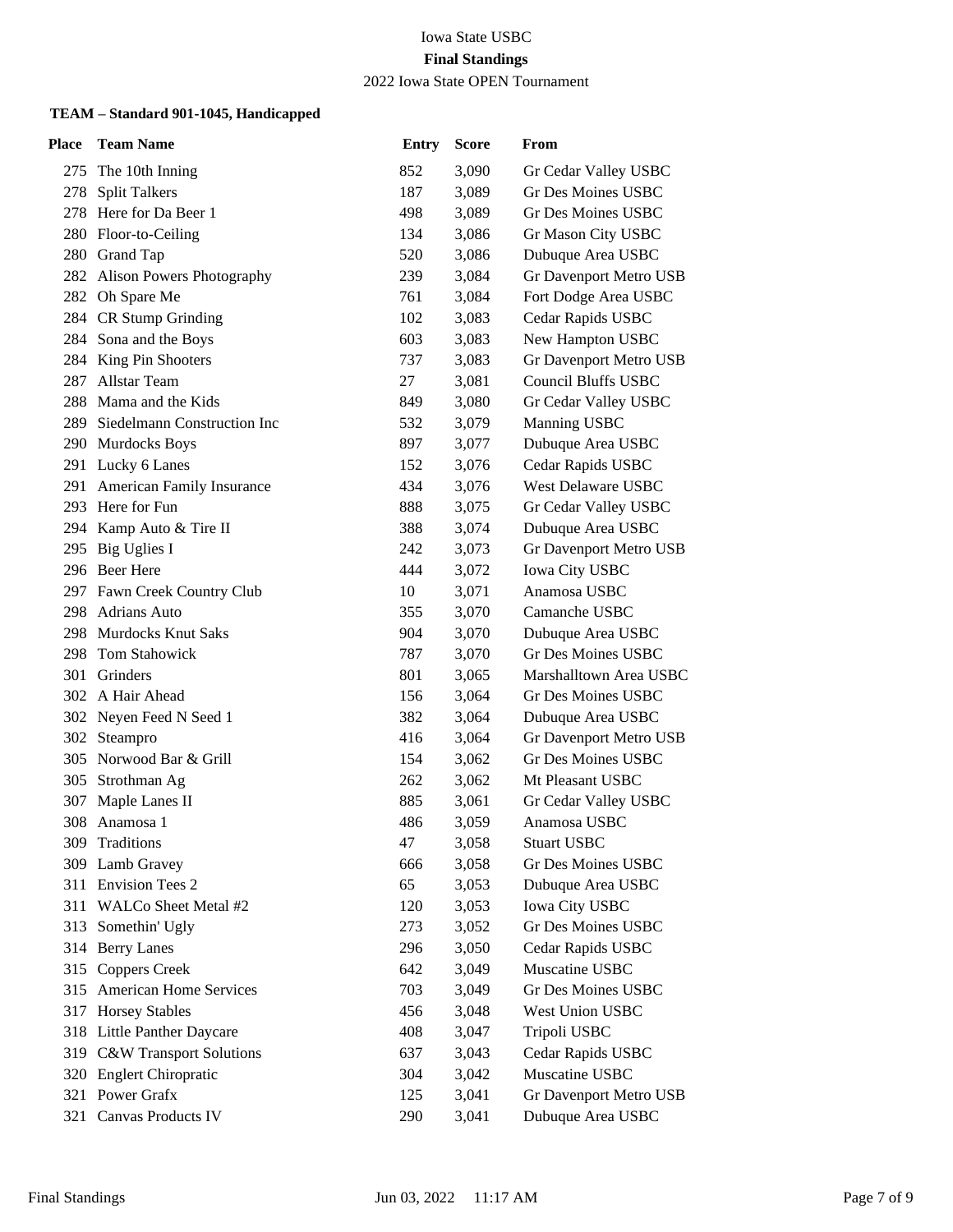2022 Iowa State OPEN Tournament

| Place | <b>Team Name</b>               | <b>Entry</b> | <b>Score</b> | From                       |
|-------|--------------------------------|--------------|--------------|----------------------------|
|       | 321 Young Guns                 | 836          | 3,041        | Gr Des Moines USBC         |
|       | 324 Pin Crashers               | 872          | 3,039        | Gr Cedar Valley USBC       |
|       | 325 Hit and Miss               | 556          | 3,035        | Muscatine USBC             |
|       | 326 Porky's                    | 123          | 3,034        | Keokuk USBC                |
|       | 326 Break Room                 | 194          | 3,034        | Cedar Rapids USBC          |
|       | 328 Priority Plastics #1       | 6            | 3,033        | <b>Iowa City USBC</b>      |
| 329   | Benjegerdes Machine            | 340          | 3,030        | Waukon USBC                |
|       | 330 LD's                       | 778          | 3,029        | Gr Mason City USBC         |
|       | 331 J&T Construction           | 324          | 3,028        | Marshalltown Area USBC     |
|       | 332 RPS 4                      | 702          | 3,026        | Cedar Rapids USBC          |
|       | 333 Ribbco Screenprint         | 894          | 3,025        | Muscatine USBC             |
|       | 334 Deez Nutsss                | 858          | 3,023        | Gr Cedar Valley USBC       |
|       | 335 Ritchie's Sound and Music  | 557          | 3,022        | Muscatine USBC             |
|       | 336 Hammerheads                | 652          | 3,019        | Dubuque Area USBC          |
| 337   | The Crew                       | 206          | 3,017        | <b>Gr Des Moines USBC</b>  |
|       | 338 Lighting Lanes             | 430          | 3,016        | West Delaware USBC         |
|       | 338 Heartland Liquidation      | 566          | 3,016        | Muscatine USBC             |
|       | 340 Big Johnson Tool Company   | 25           | 3,013        | <b>Council Bluffs USBC</b> |
|       | 341 Revolt #2                  | 5            | 3,012        | Cedar Rapids USBC          |
|       | 342 Active Chiropractic        | 48           | 3,011        | Clinton USBC               |
|       | 342 OP Redgeway                | 850          | 3,011        | Gr Cedar Valley USBC       |
|       | 344 Cold Beer                  | 446          | 3,010        | <b>Iowa City USBC</b>      |
|       | 345 Outdoor Heavn              | 545          | 3,008        | Spencer USBC               |
|       | 346 Tails a Waggin Dog Daycare | 22           | 3,007        | Cedar Rapids USBC          |
|       | 347 Moler Sanitation           | 321          | 3,006        | Marshalltown Area USBC     |
|       | 347 Norm's A/C #2              | 472          | 3,006        | <b>Council Bluffs USBC</b> |
|       | 349 Eldora Bowl                | 541          | 3,004        | Marshalltown Area USBC     |
|       | 350 AC Flooring                | 254          | 3,003        | Fort Dodge Area USBC       |
|       | 351 Old Guys                   | 26           | 3,001        | <b>Council Bluffs USBC</b> |
|       | 352 RPS 3                      | 701          | 2,998        | Cedar Rapids USBC          |
|       | 353 Evans Pro Detail           | 756          | 2,997        | Gr Mason City USBC         |
|       | 354 Tim Meyer                  | 104          | 2,990        | Decorah USBC               |
|       | 355 Gutterball Express         | 294          | 2,988        | Charles City USBC          |
|       | 356 Jesse Gifford              | 17           | 2,983        | Charles City USBC          |
| 357   | <b>Dilly Dilly</b>             | 848          | 2,982        | Gr Cedar Valley USBC       |
| 358   | Jim Polito #2                  | 132          | 2,981        | <b>Gr Des Moines USBC</b>  |
|       | 359 Golf First                 | 800          | 2,980        | Forest City USBC           |
|       | 360 Carroll Bowl Pro Shop 2    | 624          | 2,977        | Carroll Area USBC          |
| 361   | Roll-On 2                      | 109          | 2,973        | Cedar Rapids USBC          |
| 361   | R&R Well LLC                   | 368          | 2,973        | Fort Dodge Area USBC       |
| 363   | Lebowski's                     | 285          | 2,971        | Cedar Rapids USBC          |
|       | 364 Guys with Balls            | 313          | 2,970        | Gr Des Moines USBC         |
|       | 365 Eastern Iowa Dairy         | 248          | 2,963        | Dyersville USBC            |
|       | 365 Houts Construction         | 300          | 2,963        | Cedar Rapids USBC          |
| 367   | AJ's #1                        | 889          | 2,959        | Gr Cedar Valley USBC       |
| 368   | Team Low Life                  | 635          | 2,955        | Gr Des Moines USBC         |